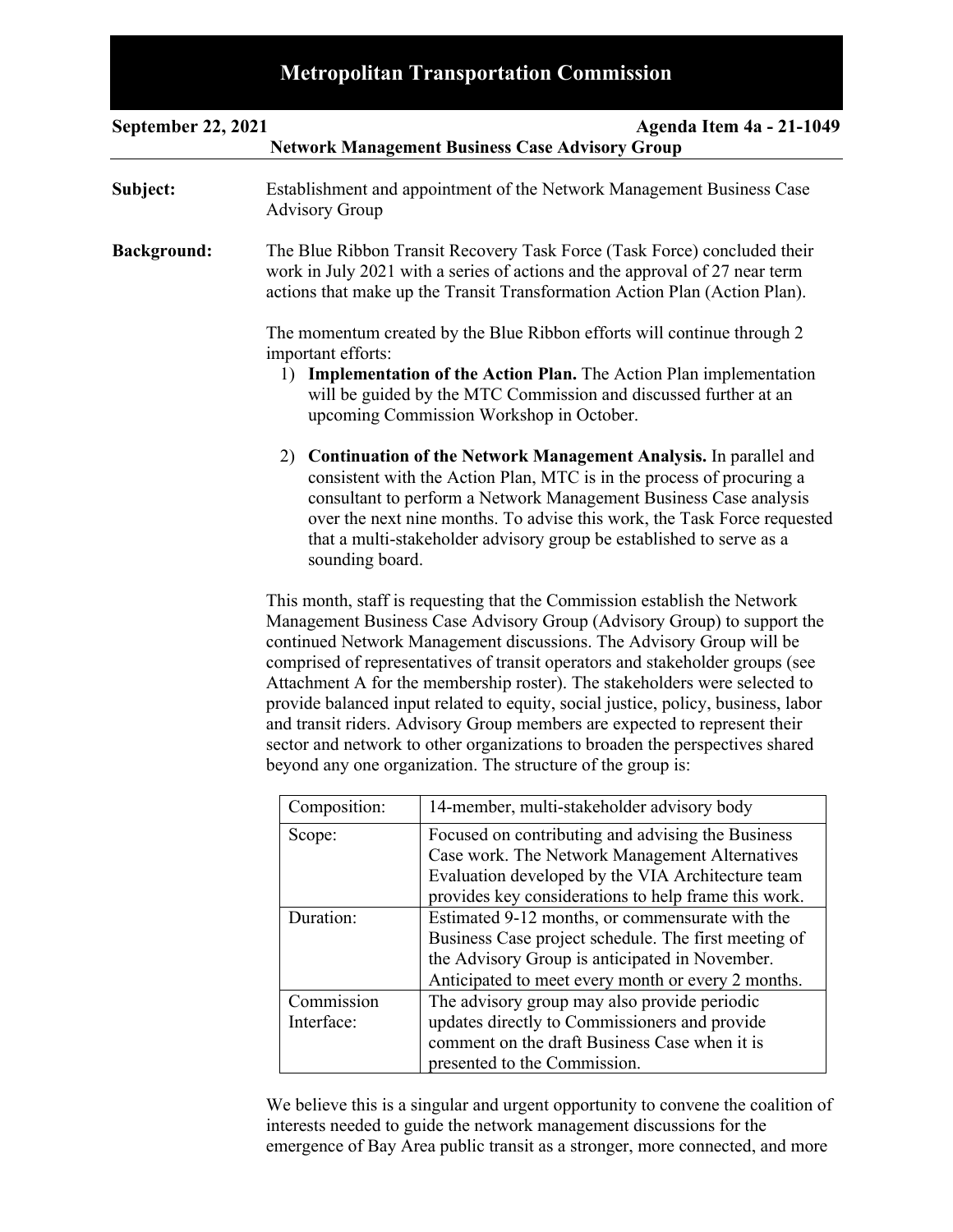resilient system. Staff recommends appointing a limited-term (up to 12-month) advisory group to work with the consultants to complete a Network Management Business Case analysis. As appropriate and following the October workshop, other advisory bodies may be established to assist with the implementation of other areas of the Action Plan.

Issues: None

**Recommendation:** Staff recommends the Commission establish and appoint a limited-term Network Management Business Case Advisory Group

Attachment: Attachment A: Network Management Business Case Advisory Group Membership Roster

herene Whole

Therese W. McMillan